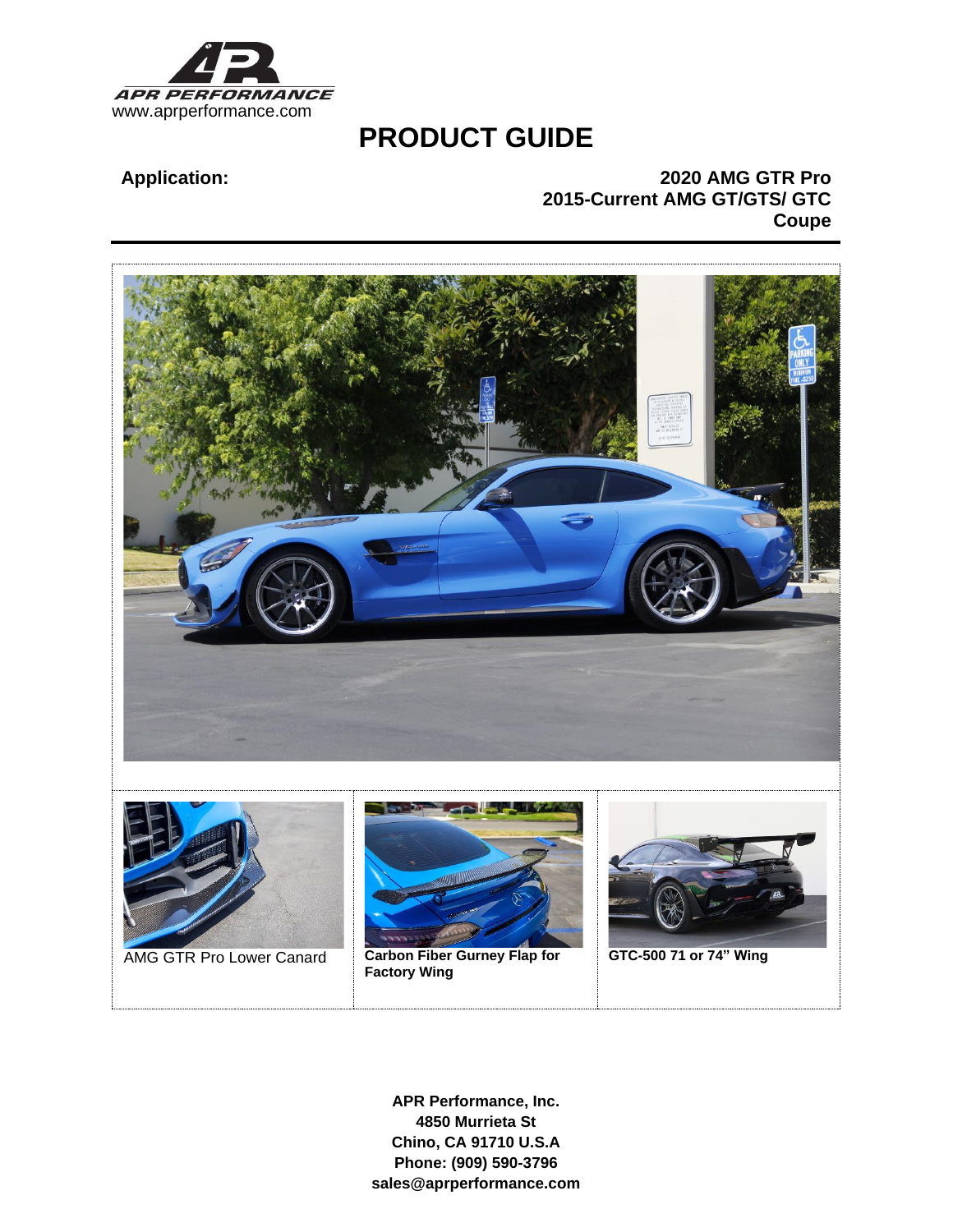

# **PRODUCT GUIDE**

## **Application: 2020 AMG GTR Pro 2015-Current AMG GT/GTS/ GTC Coupe**



**4850 Murrieta St Chino, CA 91710 U.S.A Phone: (909) 590-3796 sales@aprperformance.com**